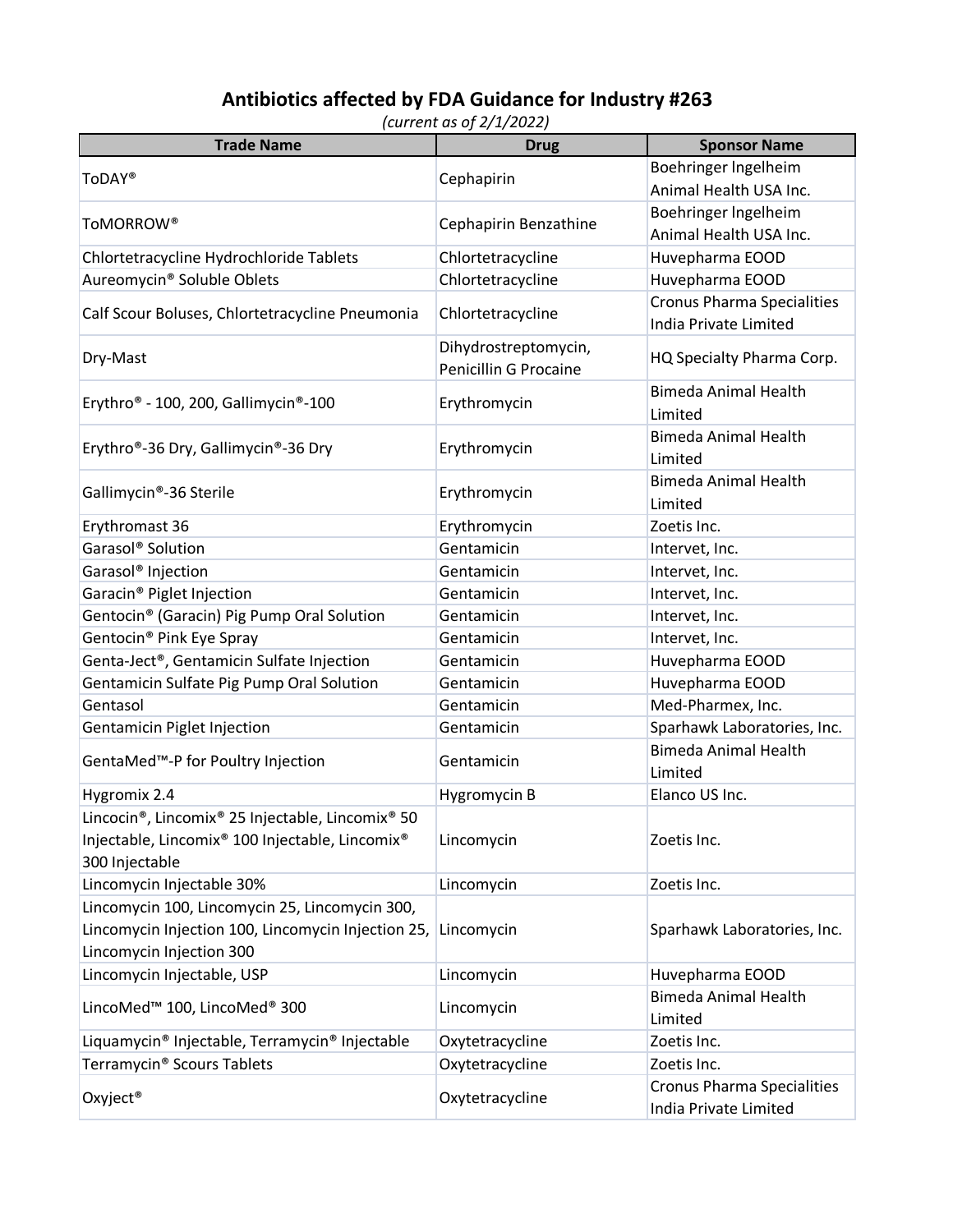| Bio-Mycin®, Oxy-Tet™ 50                              | Oxytetracycline                          | <b>Cronus Pharma Specialities</b><br>India Private Limited |
|------------------------------------------------------|------------------------------------------|------------------------------------------------------------|
| Oxytetracycline-50                                   | Oxytetracycline                          | Huvepharma EOOD                                            |
| Rachelle Oxyvet Injection                            | Oxytetracycline                          | Zoetis Inc.                                                |
| Liquamycin® 100, Terramycin® 100                     | Oxytetracycline                          | Zoetis Inc.                                                |
|                                                      |                                          | Boehringer Ingelheim                                       |
| Bio-Mycin C, Oxy-Tet™ Injection                      | Oxytetracycline                          | Animal Health USA Inc.                                     |
| Oxyject <sup>®</sup> 100                             | Oxytetracycline                          | <b>Cronus Pharma Specialities</b>                          |
|                                                      |                                          | India Private Limited                                      |
| Aquachel-100, Oxyvet-100                             | Oxytetracycline                          | Zoetis Inc.                                                |
| Medamycin <sup>®</sup> Injectable<br>Oxytetracycline |                                          | <b>Cronus Pharma Specialities</b>                          |
|                                                      |                                          | India Private Limited                                      |
| Liquamycin® LA-200®, Liquamycin® LA-200® (Rx)        | Oxytetracycline                          | Zoetis Inc.                                                |
|                                                      |                                          | <b>Bimeda Animal Health</b>                                |
| Oxytetracycline Hydrochloride Injection              | Oxytetracycline                          | Limited                                                    |
|                                                      |                                          | Boehringer Ingelheim                                       |
| OXY 1000 Calf Bolus, OXY 500 Calf Bolus              | Oxytetracycline                          | Animal Health USA Inc.                                     |
| Noromycin® 300 LA, TETRADURE™ 300                    | Oxytetracycline                          | Norbrook Laboratories, Ltd.                                |
|                                                      | Oxytetracycline                          | Boehringer Ingelheim                                       |
| Bio-Mycin® 200, Oxy-Tet® 200 Injectable Solution     |                                          | Animal Health USA Inc.                                     |
| Oxytetracycline Hydrochloride Injection              | Oxytetracycline                          | Huvepharma EOOD                                            |
| Oxytetracycline Injection, Oxytetracycline           |                                          | <b>Bimeda Animal Health</b>                                |
| Injection                                            | Oxytetracycline                          | Limited                                                    |
| Maxim-200 <sup>®</sup> Injection, Oxytetracycline    |                                          | Huvepharma EOOD                                            |
| Hydrochloride Injection 200mg                        | Oxytetracycline                          |                                                            |
| Agrimycin® - 200                                     | Oxytetracycline                          | Huvepharma EOOD                                            |
| Oxytetracycline 200, Pennox <sup>™</sup> 200         | Oxytetracycline                          | Pharmgate Inc.                                             |
| Oxytetracycline Injection 200                        | Oxytetracycline                          | Norbrook Laboratories, Ltd.                                |
| Oxytet 100                                           | Oxytetracycline                          | Norbrook Laboratories, Ltd.                                |
| Tetroxy®-LA                                          | Oxytetracycline                          | <b>Bimeda Animal Health</b><br>Limited                     |
| Terramycin® Ophthalmic Ointment with                 |                                          |                                                            |
| Polymyxin                                            | Oxytetracycline, Polymyxin B Zoetis Inc. |                                                            |
|                                                      | Penicillin G Benzathine,                 | Zoetis Inc.                                                |
| Dura-biotic, Flo-cillin <sup>®</sup>                 | Penicillin G Procaine                    |                                                            |
| Dual-Cillin™, Pen BP-48                              | Penicillin G Benzathine,                 | Huvepharma EOOD                                            |
|                                                      | Penicillin G Procaine                    |                                                            |
| Combi-PEN-48 <sup>®</sup>                            | Penicillin G Benzathine,                 | <b>Bimeda Animal Health</b>                                |
|                                                      | Penicillin G Procaine                    | Limited                                                    |
| Norocillin                                           | Penicillin G Procaine                    | Norbrook Laboratories, Ltd.                                |
| Go-Dry <sup>™</sup> , Masti-Clear <sup>®</sup>       | Penicillin G Procaine                    | HQ Specialty Pharma Corp.                                  |
| PEN-G-MAX®                                           | Penicillin G Procaine                    | Huvepharma EOOD                                            |
| Crystalline Pro Penicillin G                         | Penicillin G Procaine                    | Zoetis Inc.                                                |
| Crysticillin                                         | Penicillin G Procaine                    | Zoetis Inc.                                                |
| Formula A-34, Uni Biotic 4 Dose                      | Penicillin G Procaine                    | <b>Bimeda Animal Health</b><br>Limited                     |